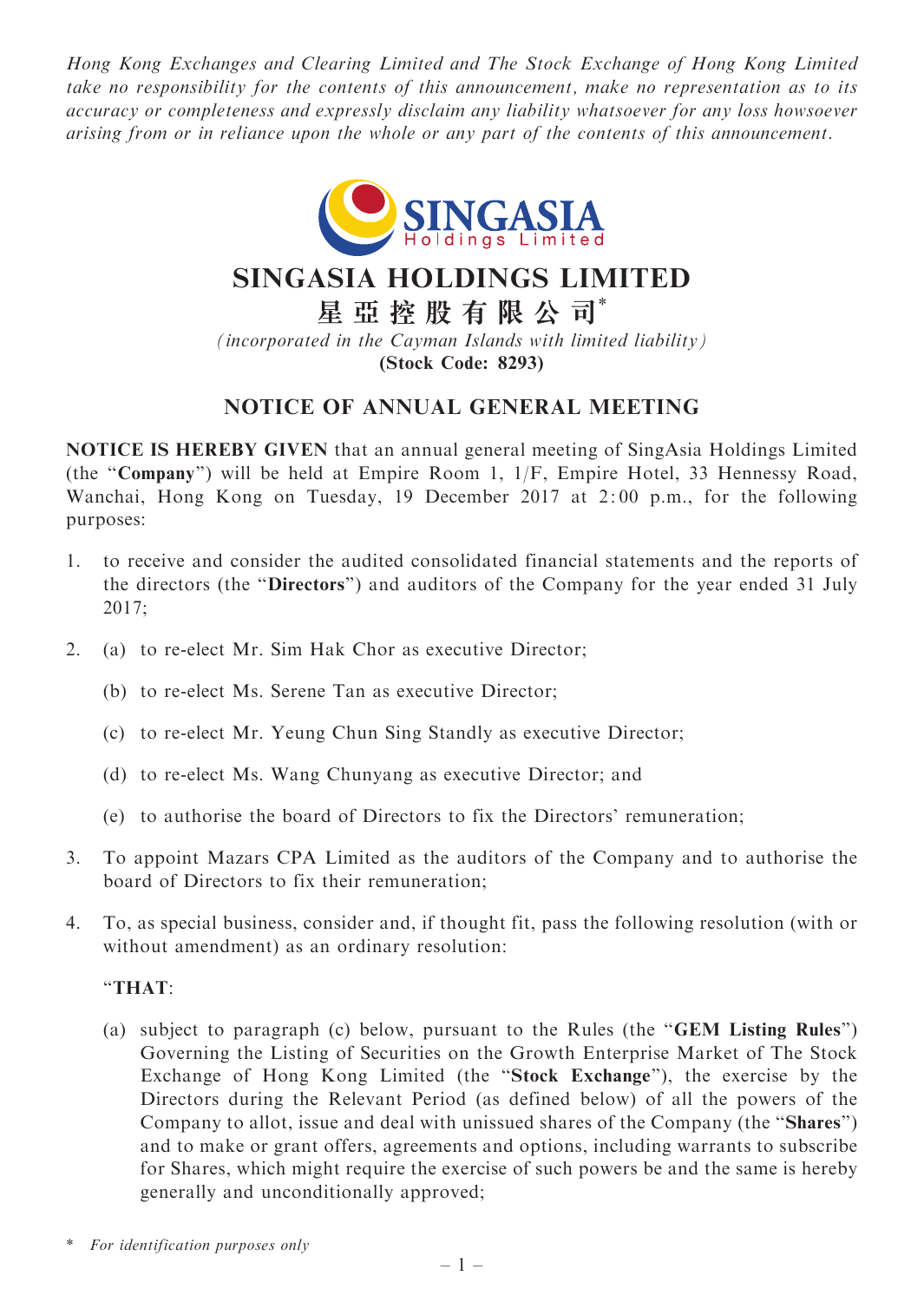- (b) the approval in paragraph (a) above shall authorise the Directors during the Relevant Period to make or grant offers, agreements and options which might require the exercise of such powers after the end of the Relevant Period;
- (c) the aggregate nominal amount of share capital allotted or agreed conditionally or unconditionally to be allotted (whether pursuant to options or otherwise) by the Directors pursuant to the approval in paragraph (a) above, otherwise than pursuant to (i) a Rights Issue (as defined below); or (ii) the exercise of any options granted under the existing share option scheme of the Company; or (iii) any scrip dividend or similar arrangements providing for the allotment and issue of Shares in lieu of the whole or part of a dividend on Shares in accordance with the Articles of Association of the Company in force from time to time; or (iv) any issue of Shares upon the exercise of rights of subscription or conversion under the terms of any warrants of the Company or any securities which are convertible into Shares, shall not exceed the aggregate of:
	- (aa) 20 per cent. of the number of issued Shares on the date of the passing of this resolution; and
	- (bb) (if the Directors are so authorised by a separate ordinary resolution of the shareholders of the Company) the number of Shares repurchased by the Company subsequent to the passing of this resolution (up to a maximum equivalent to 10 per cent. of the number of issued Shares on the date of the passing of resolution no. 5),

and the authority pursuant to paragraph (a) of this resolution shall be limited accordingly; and

(d) for the purposes of this resolution:

''Relevant Period'' means the period from the date of the passing of this resolution until whichever is the earliest of:

- (i) the conclusion of the next annual general meeting of the Company;
- (ii) the expiration of the period within which the next annual general meeting of the Company is required by the articles of association of the Company, the Companies Law (Revised) of the Cayman Islands or any other applicable laws of the Cayman Islands to be held; and
- (iii) the passing of an ordinary resolution by the shareholders of the Company in general meeting revoking or varying the authority given to the Directors by this resolution;

"Rights Issue" means an offer of Shares, or offer or issue of warrants, options or other securities giving rights to subscribe for Shares open for a period fixed by the Directors to holders of Shares on the register on a fixed record date in proportion to their then holdings of Shares (subject to such exclusion or other arrangements as the Directors may deem necessary or expedient in relation to fractional entitlements, or having regard to any restrictions or obligations under the laws of, or the requirements of, or the expense or delay which may be involved in determining the existence or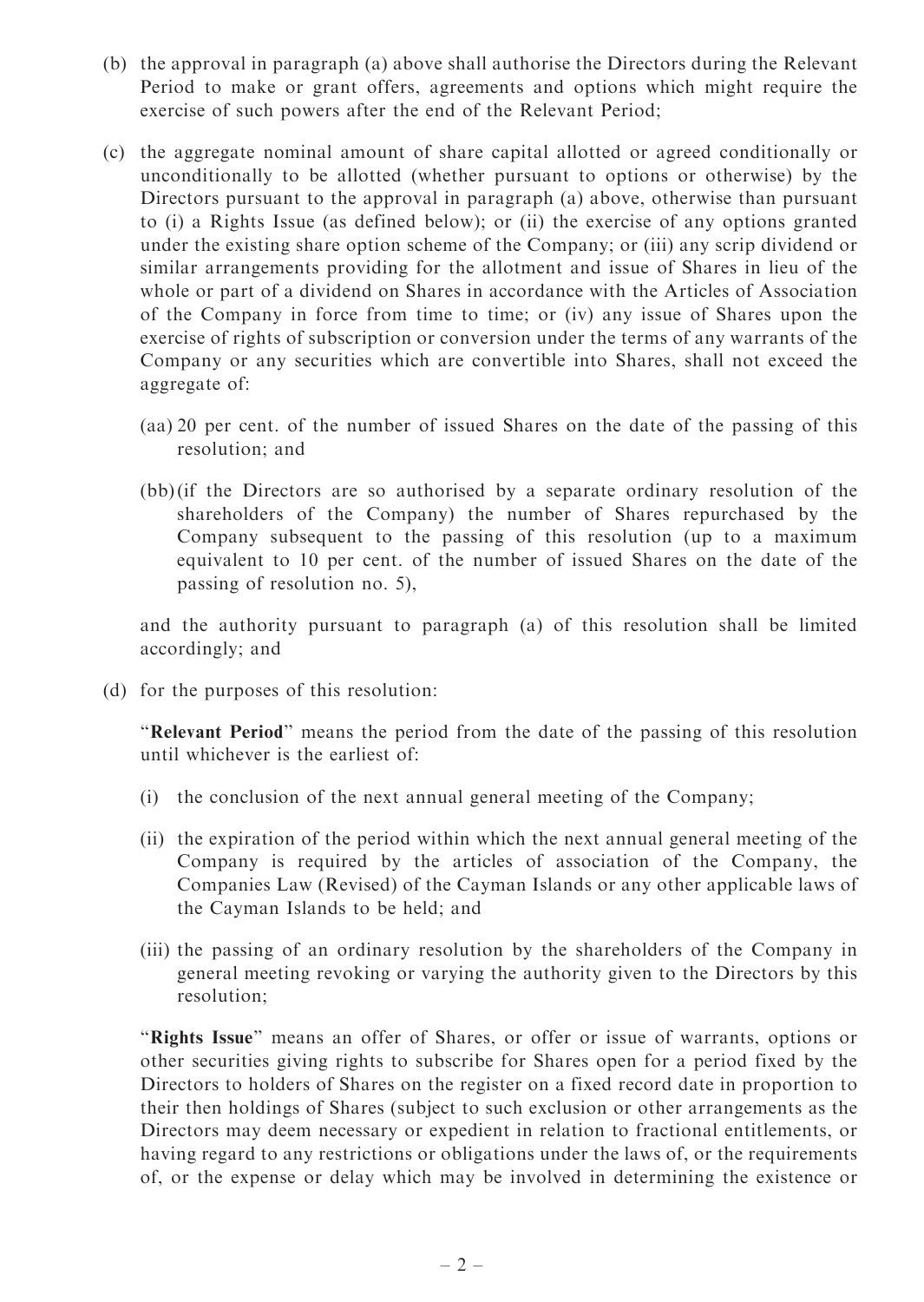extent of any restrictions or obligations under the laws of, or the requirements of, any jurisdiction outside Hong Kong or any recognised regulatory body or any stock exchange outside Hong Kong).''

5. To, as special business, consider and, if thought fit, pass the following resolution (with or without amendment) as an ordinary resolution:

## ''THAT:

- (a) the exercise by the Directors during the Relevant Period (as defined below) of all powers of the Company to purchase the Shares on the Stock Exchange or any other stock exchange on which the Shares may be listed and recognised by the Securities and Futures Commission and the Stock Exchange for such purpose, and otherwise in accordance with the rules and regulations of the Securities and Futures Commission, the Stock Exchange, the Companies Law and all other applicable laws in this regard, be and the same is hereby generally and unconditionally approved;
- (b) the aggregate number of Shares which may be purchased by the Company pursuant to the approval in paragraph (a) during the Relevant Period shall not exceed 10 per cent. of the number of issued Shares as at the date of the passing of this resolution and the authority pursuant to paragraph (a) of this resolution shall be limited accordingly; and
- (c) for the purposes of this resolution, ''Relevant Period'' means the period from the date of the passing of this resolution until whichever is the earliest of:
	- (i) the conclusion of the next annual general meeting of the Company;
	- (ii) the expiration of the period within which the next annual general meeting of the Company is required by the articles of association of the Company, the Companies Law (Revised) of the Cayman Islands or any other applicable laws of the Cayman Islands to be held; and
	- (iii) the passing of an ordinary resolution by the shareholders of the Company in general meeting revoking or varying the authority given to the Directors by this resolution.''
- 6. To, as special business, consider and, if thought fit, pass the following resolution (with or without amendment) as an ordinary resolution:

''THAT the Directors be and they are hereby authorised to exercise the authority referred to in paragraph (a) of resolution no. 4 above in respect of the number of Shares referred to in sub-paragraph (bb) of paragraph (c) of such resolution.''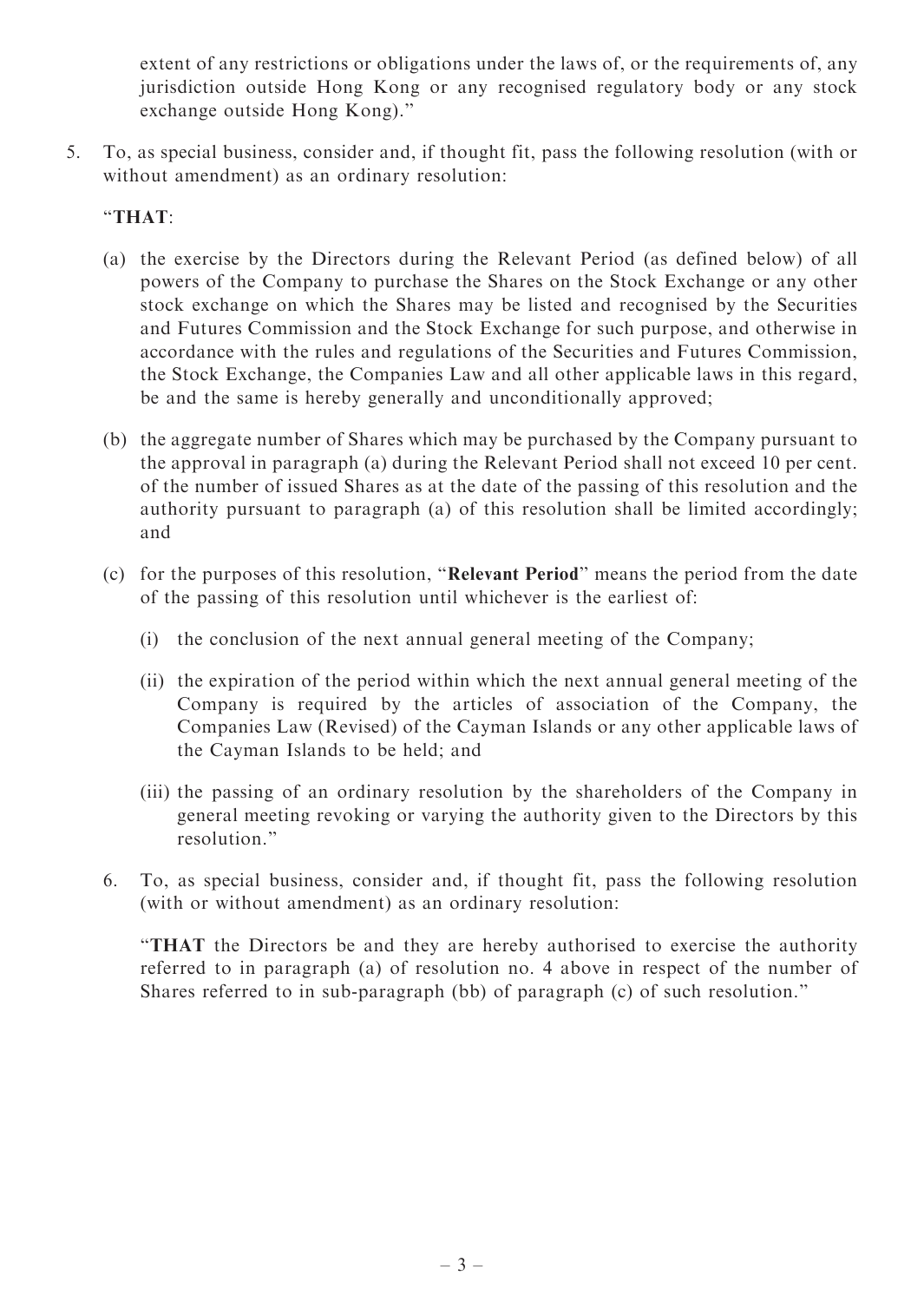### By Order of the Board SingAsia Holdings Limited Sim Hak Chor Chairman

Hong Kong, 24 October 2017

Registered office: Clifton House 75 Fort Street P.O. Box 1350 Grand Cayman KY1-1108 Cayman Islands

Principal place of business in Hong Kong: 19th Floor, Prosperity Tower 39 Queen's Road Central Central Hong Kong

Notes:

- 1. A member entitled to attend and vote at the annual general meeting convened by the above notice is entitled to appoint one or more proxy to attend and, subject to the provisions of the articles of association of the Company, to vote on his behalf. A proxy need not be a member of the Company but must be present in person at the annual general meeting to represent the member. If more than one proxy is so appointed, the appointment shall specify the number and class of Shares in respect of which each such proxy is so appointed.
- 2. A form of proxy for use at the annual general meeting is enclosed. Whether or not you intend to attend the annual general meeting in person, you are encouraged to complete and return the enclosed form of proxy in accordance with the instructions printed thereon.
- 3. In order to be valid, the form of proxy must be deposited together with a power of attorney or other authority, if any, under which it is signed or a notarially certified copy of that power or authority, at the Company's Hong Kong branch share registrar, Union Registrars Limited, at Suites 3301–04, 33/F, Two Chinachem Exchange Square, 338 King's Road, North Point, Hong Kong no later than Sunday, 17 December 2017 at 2: 00 p.m. (Hong Kong Time). Completion and return of a form of proxy will not preclude a shareholder of the Company from attending in person and voting at the annual general meeting or any adjournment thereof, should he/she/it so wish.
- 4. In relation to the proposed resolution no. 2 above, details of the retiring Directors standing for re-election are set out in Appendix II to this circular.
- 5. In relation to proposed resolutions no. 4 and 6 above, approval is being sought from the shareholders for the granting to the Directors of a general mandate to authorise the allotment and issue of shares of the Company under the GEM Listing Rules. The Directors have no immediate plans to issue any new shares of the Company other than Shares which may fall to be issued under the share option scheme of the Company or any scrip dividend scheme which may be approved by shareholders.
- 6. In relation to proposed resolution no. 5 above, the Directors wish to state that they will exercise the powers conferred thereby to repurchase Shares in circumstances which they deem appropriate for the benefit of the shareholders of the Company. An explanatory statement containing the information necessary to enable the shareholders to make an informed decision to vote on the proposed resolution as required by the GEM Listing Rules is set out in Appendix I to this circular.
- 7. The record date for determining the entitlement of the shareholders of the Company to attend and vote at the annual general meeting will be 13 December 2017. All transfers of shares of the Company accompanied by the relevant share certificates must be lodged with the Company's Hong Kong branch share registrar, Union Registrars Limited, at Suites 3301–04, 33/F, Two Chinachem Exchange Square, 338 King's Road, North Point, Hong Kong, for registration no later than 4: 00 p.m. on Wednesday, 13 December 2017.